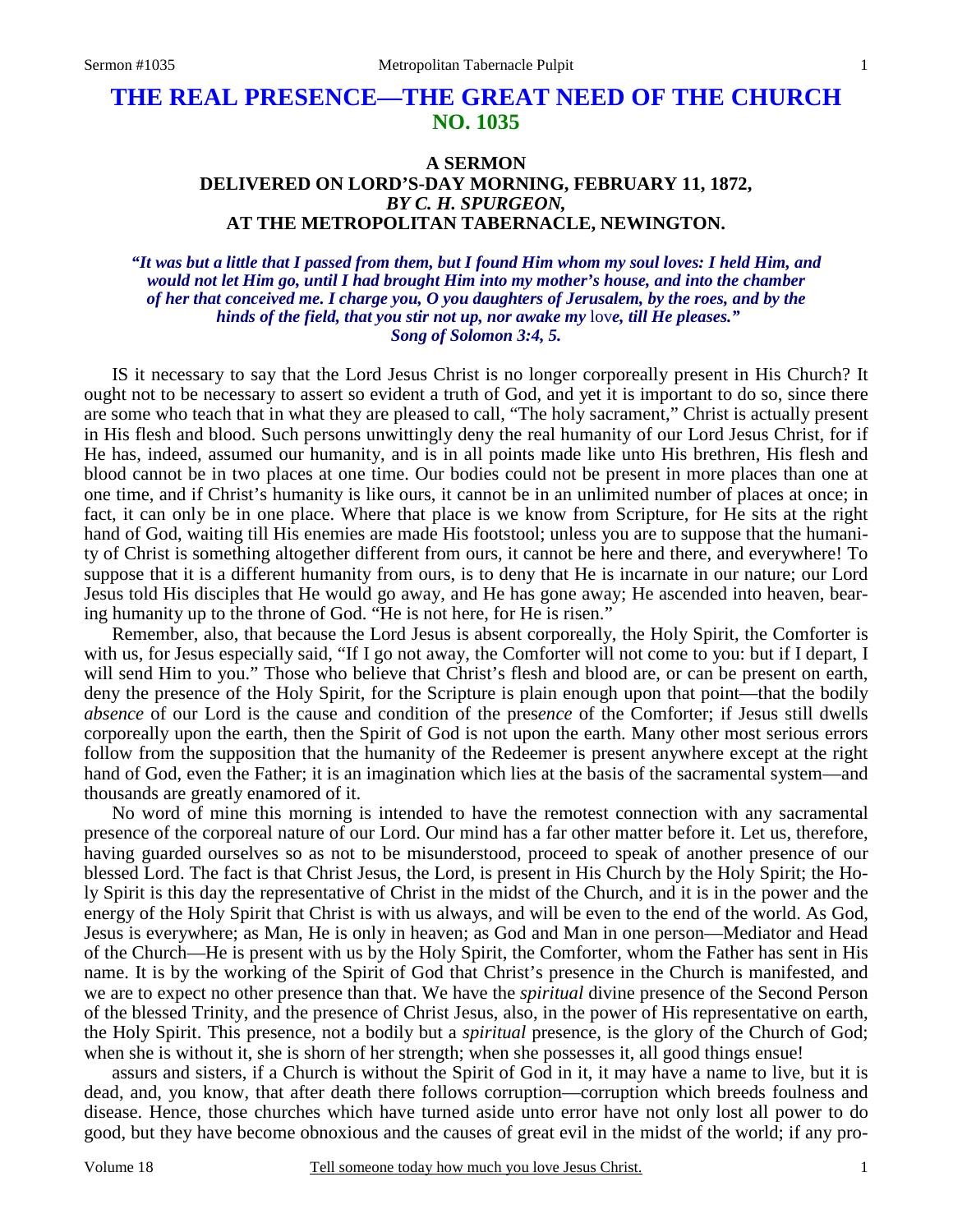fessing church abides not in Christ, it is cast forth as a branch and is withered; and while it is decaying, it is injurious, and there is need for the world's welfare that it is utterly destroyed! We must have Christ in the church, or the body which was meant to be the medium of the greatest good becomes the source of the grossest evil! Let the Spirit of God be in the church, and there is power given to all her ministries—whether they are ministries of public testimony in the preaching of the Word of God, or ministries of holy love among the brethren, or ministries of individual earnestness to the outside world—they will all be clothed with energy in the fullness of the power of the Lord Jesus. Then her ordinances become truly profitable! Then baptism is burial with the Lord, and the Sacred Supper is a feast of love! Then the communion of the brethren in their solemn prayer and praise becomes deep and joyful, and their whole life and walk are bright with the glow of heaven! In the presence of the Lord, the graces of the saints are developed, the Church grows rich in all spiritual gifts; her warfare becomes victorious, and her continual worship sweet as the incense of the golden censor. What the moon is to the night, or the sun to the day, or the Nile to Egypt, or the dew to the tender herb, or the soul to the human frame—that is the presence of Jesus to His Church! Give us the Spirit of God, and we will ask no endowments from the State, nor sigh for the prestige of princely patronage. Endow us, O God, with the Holy Spirit, and we have all we need! The poverty of the members, their need of learning, their need of rank; all these shall be as nothing; the Holy Spirit can make amends for all deficiencies and clothe His poor and obscure people with an energy at which the world shall tremble! This made the apostolic Church mighty! She had the Holy Spirit outpoured upon her; the lack of this made the medieval ages dark as midnight, for men contended about words and letters, and forgot the Spirit. The return of this inestimable blessing has given us every true revival! The working of the Eternal Spirit, the presence of Christ in the midst of His people, is the Sun of Righteousness arising with healing beneath His wings. This has been our confidence, as a church, these 18 years, and if we are yet to see greater and better things, we must still rely on this same strength—the Divine Presence of Jesus Christ by the wonder-working Spirit. "Not by might, nor by power, but by My Spirit, says the Lord."

It becomes, then, the great desire of every earnest Christian who loves the Church of God that Christ should be in the Church, and that by His Spirit He should work wonders there. I have selected this text with the view of stirring up the spiritual-minded among you to seek so great a blessing! Let me endeavor, in opening up this blessed text, to show the means and the course of action necessary if we would see the Church revived by her Lord's presence.

**I.** And first, we learn from the text that before we can bring the Well-Beloved into our mother's house, the church, WE MUST FIND HIM PERSONALLY FOR OURSELVES.

We begin with that. "It was but a little that I passed from them, but I found Him whom my soul loves." How can we bring into the chamber of the church Him whom we have not yet met? How can we communicate divine grace to others instrumentally, unless, first of all, we have received it into our own hearts? I am not now about to speak of the need of conversion—we all know that no spiritual act can be performed until we become spiritual men and women—I am now speaking about something higher than bare conversion. If we would bless the church, we must ourselves occupy a higher platform than that of being merely saved—we must be believers walking in fellowship with Christ—and having, in that respect, found Him whom our soul loves. There are many believers who have only just enough grace to enable us to hope that they are alive; they have no strength with which to work for God's cause; they have not an arm to lend to the help of others; neither can they even see that which would comfort others, for they are blind, and cannot see afar off. They need all their sight, and all their strength for themselves. Those who are to bring the Well-Beloved into our mother's house must be of another kind; they must get beyond the feebleness which is full of doubting and fearing, into the assurance which grasps the Savior and the fellowship which lives in daily communion with Him! I know there are some such in this church, and I would single them out, and speak to them thus—"Brothers and sisters, if you would bring Christ into the church which you love, then, first of all, your inmost soul must so love Christ that you cannot live without His company. This must be your cry—'Have you seen Him whom my soul loves?' And this must be the goal of your aspirations: 'I have found Him whom my soul loves;' it must not be talk, it must be soul-love; it must not be a profession of affection for Jesus, but the inmost heart of our being must be moved by His name."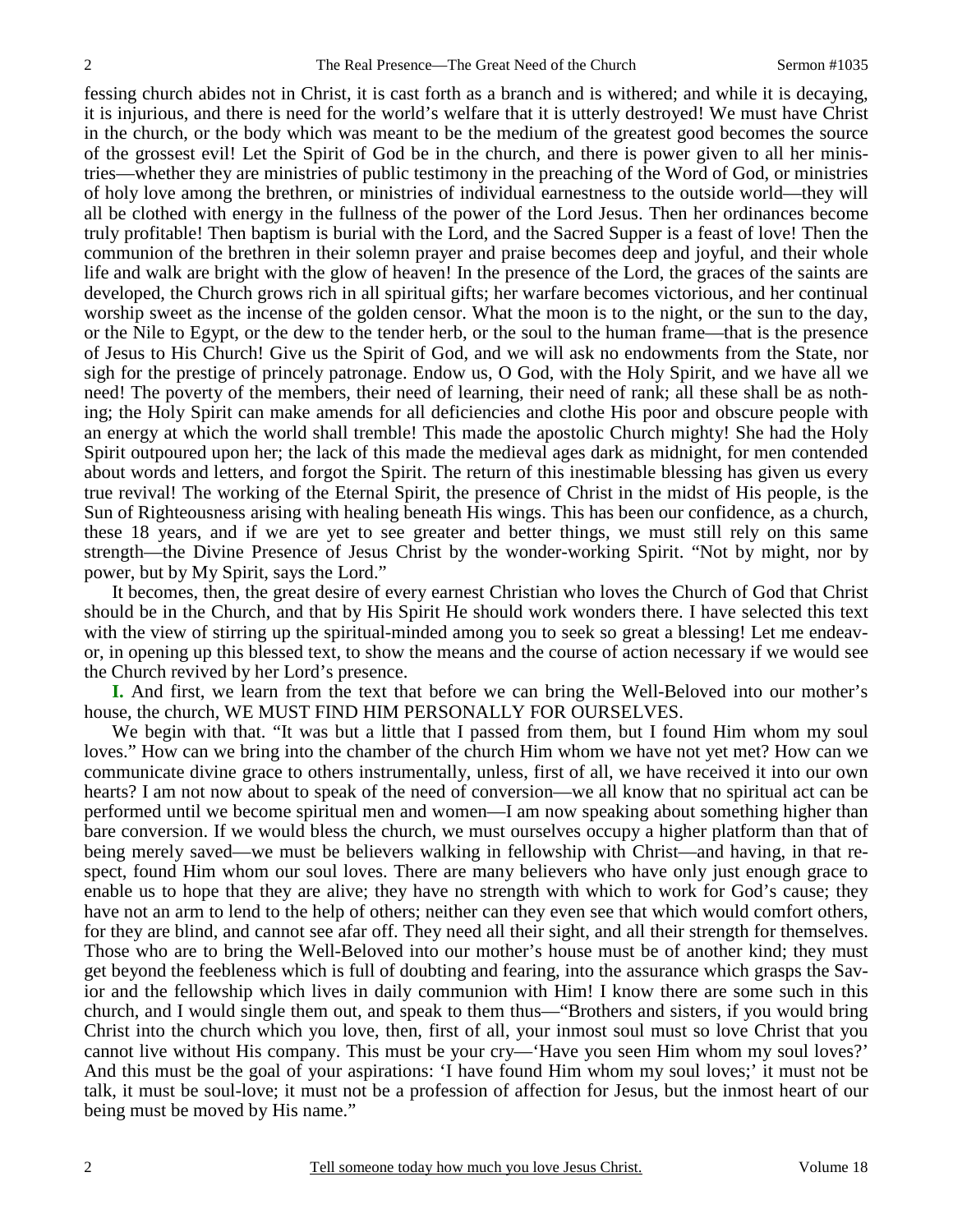The words are very strong, "Him whom my soul loves," as if though the spouse might love the daughters of Jerusalem, might love the watchmen of the city, might love them all in their place, yet her soul's love, the *essence* of her love; her deepest, fondest, purest, and most real love, was all for Him. Are there not such hearts here—virgin minds in whom Christ is first, last, chief, and all in all? Oh, if there are, you are the men, you are the women, who, finding your Beloved, can bring Him into the church! May God multiply your number, and may each of you have compassion on the languishing church of this chill age, and labor to restore to her the glory which has faded from her brow! Pray for Laodicea in her lukewarmness, and Sardis in her spiritual death; but you will only prevail in proportion as your inmost soul loves the Redeemer, and abides in His love. These ardent lovers of Jesus *must diligently seek Him!* The chapter before us says that the spouse sought Him, sought Him on her bed, sought Him in the streets, sought Him in the broadways, sought Him, at last, at the lips of the watchmen sought Him everywhere where He was likely to be found! We must enjoy the perpetual fellowship of Jesus; we who love Him in our souls cannot rest until we know that He is with us. I fear that with some of us, our sins have grieved Him, and He has taken Himself to the far-off "mountains of myrrh, and hills of frankincense." It may be our lax living, our neglect of prayer, or some other fault has taken from us the light of His countenance; let us resolve this morning that there shall be no rest for our souls until once again He has returned to us in the fullness of His manifested love to abide in our hearts! Seek Him, brother! Seek Him, sister! He is not far from any of you, but do seek Him with an intense longing for Him, for until you do, you are not the one to bring Him into the assembly of the brethren; labor to bring Jesus into the chambers of the church, but first, be sure that you have Him yourself, or your zeal will be hypocrisy.

In seeking our Lord we must *use all ministries*. The spouse inquired of the watchmen; we are not to despise God's servants, for He is usually pleased to bless us through them, and it would be ungrateful, both to Him, and to them to pass them by as useless. But, while we use the ministries, we must go *beyond* them; the spouse did not find her Lord through the watchmen, but she says, "It was but a little that I passed from them, but I found Him whom my soul loves." I charge you, my dear hearers, never rest content with listening to me! Do not imagine that hearing the truth of God preached simply and earnestly will, of itself, be a blessing to your souls! Far, far beyond the servant, pass to the Master! Be this the longing of each heart, each Lord's-Day, "Lord, give me fellowship with Yourself." True, we are led to see Jesus sometimes, and I hope often, through listening to the truth of God proclaimed, but, O Lord, it is no outer-court worship that will satisfy us! We need to come into the holy of Holies, and stand at the mercy-seat itself; it is no seeing You afar off, and hearing about You that will content our spirits—we must draw near to You, and behold You as the world cannot; like Simeon we must take You into our arms, or we cannot say that we have seen Your salvation; like John we must lean our heads upon Your bosom, or we cannot rest! Your apostles are well enough; Your prophets well enough; Your evangelists well enough, but oh, we feel compelled to go beyond them all, for we thirst after fellowship with You, our Savior! Those who feel thus will bless the church, but only such.

Note, that we must *search to the very utmost* till we find our Beloved. The Christian must leave no stone unturned till he gets back his fellowship with Christ. If any sin obstructs the way, it must be rigorously given up; if there is any neglected duty, it must be earnestly discharged; if there is any higher walk of grace which is necessary to continuous fellowship, we must ascend it, fearing no Hill of Difficulty. We must not say, "There is a lion in the way"; if there are lions we must slay them; if the way is rough, we must tread it; we must go on hands and knees if we cannot run, but we must reach fellowship with Jesus! We must have Christ or pine till we do; we must make sacrifices, and we must endure penalties, but to Christ we must come, for we are feeble when we are absent from Him, and quite incapable of rendering any great service to the church till once and for all we can say, "I found Him; I held Him, and would not let Him go." O dear brothers and sisters, I know there are some of you who can enter into what I mean, but I would to God there were many more to whom the first thought of life was Christ Jesus! Oh, for more Enochs—men who walk with God, whose habitual spirit is that of close communion with Jesus, meditating upon Him, yes, more than that—sympathizing with Him, drinking into His spirit, changed into His likeness, living over, again, His life—because He is in them the Monarch of their souls! O that we had a chosen band of elect spirits of this race, for surely the whole church would be revived through their influence! God, even our own God, would bless us, and we would see bright, peace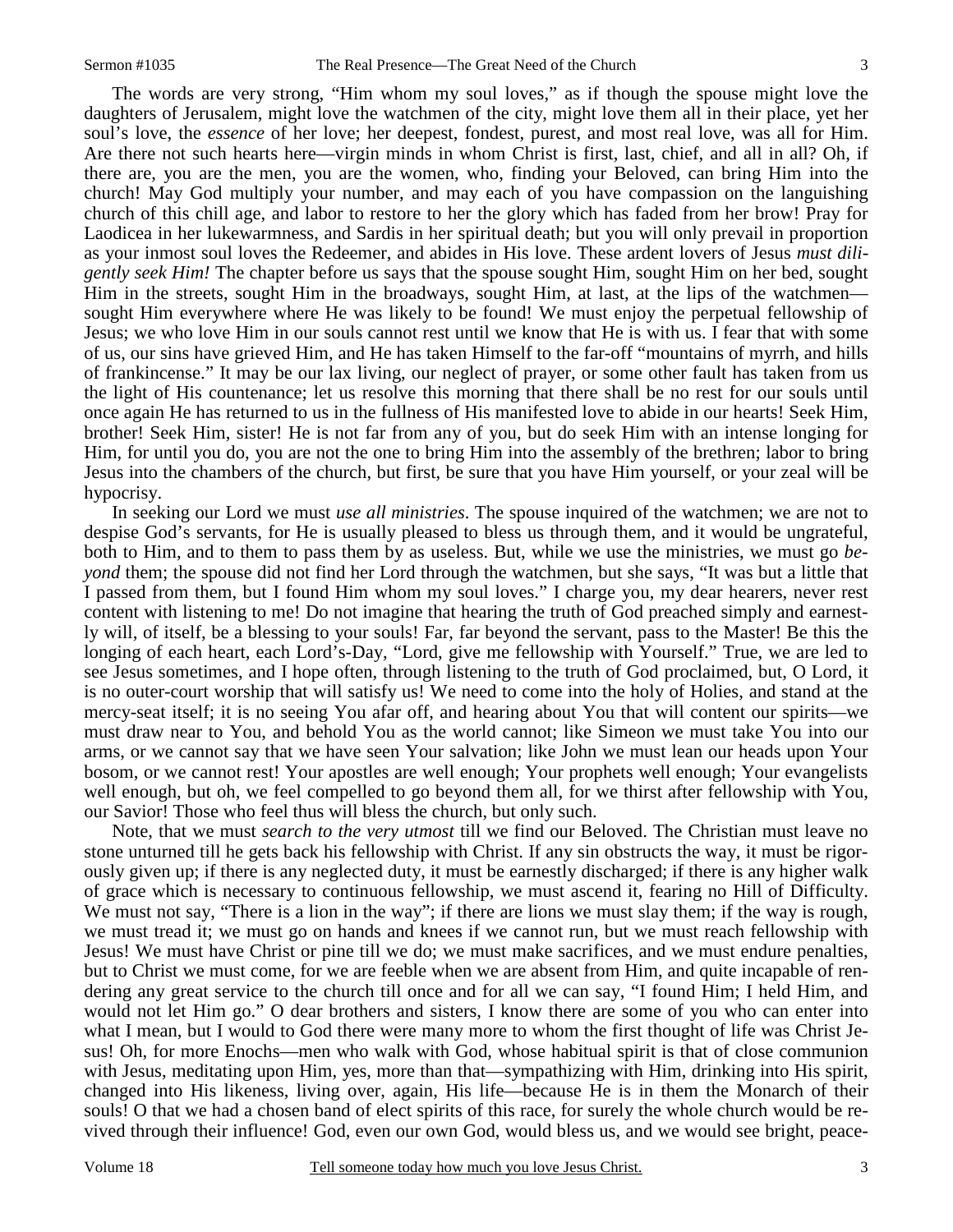ful days dawning for the bride of Christ! Here, then, is the first point—we must find the Lord Jesus for *ourselves,* or we cannot bring Him into our mother's house.

I would beg every believer here to ask himself a few questions, such as these—"Am I walking in constant fellowship with Christ? If I am not, why not; is it that I am worldly; is it that I am proud, or indolent, or envious, or careless? Am I indulging myself in any sin? Is there anything whatever that divides me from Christ, my Lord?" Let this be the resolution of every one of the Lord's people—"From this time forth I will seek the Lord my Savior, and I will not be satisfied until I can say, 'I am coming up from the wilderness leaning upon the Beloved.'"

**II.** This brings us to the second point of the subject. If we would be a blessing to the church, and have already found Christ, WE MUST TAKE CARE TO RETAIN HIM. "I found Him whom my soul loves: I held Him, and would not let Him go." From this I learn that in order to be of great use to the Church of God it is necessary for those who commune with Christ to *continue* in that communion. How comparatively easy it is to climb to the top of Pisgah; it needs but a little effort; many bold and gracious spirits are fully equal to it; but to *stay* there! To *abide* in that mountain; this is the difficulty. To come to Christ and to sit down at His feet is a simple enough thing for believers, and many of us have attained to it. But to sit, day after day, at the Master's feet is quite another matter! Oh, could I always be as I sometimes am! Could I not only rise above, but remain there! But, alas, our spiritual nature is too much like this weather; it is balmy today, one would think that spring or summer had come; but perhaps to-night we may be chilled with frost, and tomorrow drenched with rain! Ah, how fickle are our spirits; we are walking with Christ, rejoicing, leaping for joy, and soon the cold frosts of worldliness come over us, and we depart from Him. You will never be strong to impart great blessings to others till you cease to wander and learn the meaning of that text: "Abide in Me." Note well it is not, "Look at Me," nor, "Come near to Me, and then go away from Me." No, but it is, *"Abide* in Me." The branch does not leave the vine, and then leap back again to the stock; you never saw a living branch of the vine roaming into the corners of the vineyard, or rambling over the wall; it abides in connection with the parent stem at all times, and even so should it be with the Christian.

Mark, that according to the text, it is very apparent that *Jesus will go away if He is not held*. "I held Him, and would not let Him go," as if He would have gone if He had not been firmly retained. When He met with Jacob that night at the Jabbok, He said, "Let Me go." He would not go without Jacob's letting Him, but He would have gone if Jacob had loosed his hold. The patriarch replied, "I will not let You go, except You bless me." This is one of Christ's ways and manners; it is one of the peculiarities of His character. When He walked to Emmaus with the two disciples, "He made as if He would have gone further." They might have known it was none other than the Angel of the Covenant by that very habit! He would have gone further, but they begged Him, saying, "Abide with us, for the day is far spent." If you are willing to lose Christ's Fellowship, He is never intrusive; He will go away from you and leave you till you know His value, and begin to pine for Him. "I will go," He says, "and return to My place, till they acknowledge their offense, and seek My face: in their affliction they will seek Me early." He will go unless you hold Him.

But note, next, He is very willing to be held! Who could hold Him if He were not? He is the omnipotent Savior, and if He willed to withdraw, He could do so; let us hold Him with all our might! But, mark His condescension: when His spouse said, "I held Him, and would not let Him go," He did not go. He could not go for His love held Him as well as her hands; Christ is willing to be held! He loves that sacred violence which takes Him by force; that holy diligence which leaves not a gap open by which He may escape, but shuts every door, bars every bolt, and says, "I have You now, and I will take care that if I lose You, it shall be through no fault of mine." Jesus is willing enough to be retained by hearts which are full of His love. And, brothers and sisters, whenever you have Christ, please remember that *you are able to hold Him!* She who held Him in the Song was no stronger than you are; she was but a feeble woman, poorly fed under the Old Testament dispensation. You have drunk the new wine of the New Covenant, and you are stronger than she; you can hold Him, and He will not be able to go from you. "How," you ask, "shall I be able to hold Him?" Oh, have you grasped Him? Is He with you? Now, then, hold Him fast by your faith! Trust Him implicitly! Rest in Him for every day's cares, for every moment's; walk by faith, and He will walk with you; hold Him, also, with the grasp of love; let your whole heart go out towards Him. Embrace Him with the arms of mighty affection; enchain Him with ardent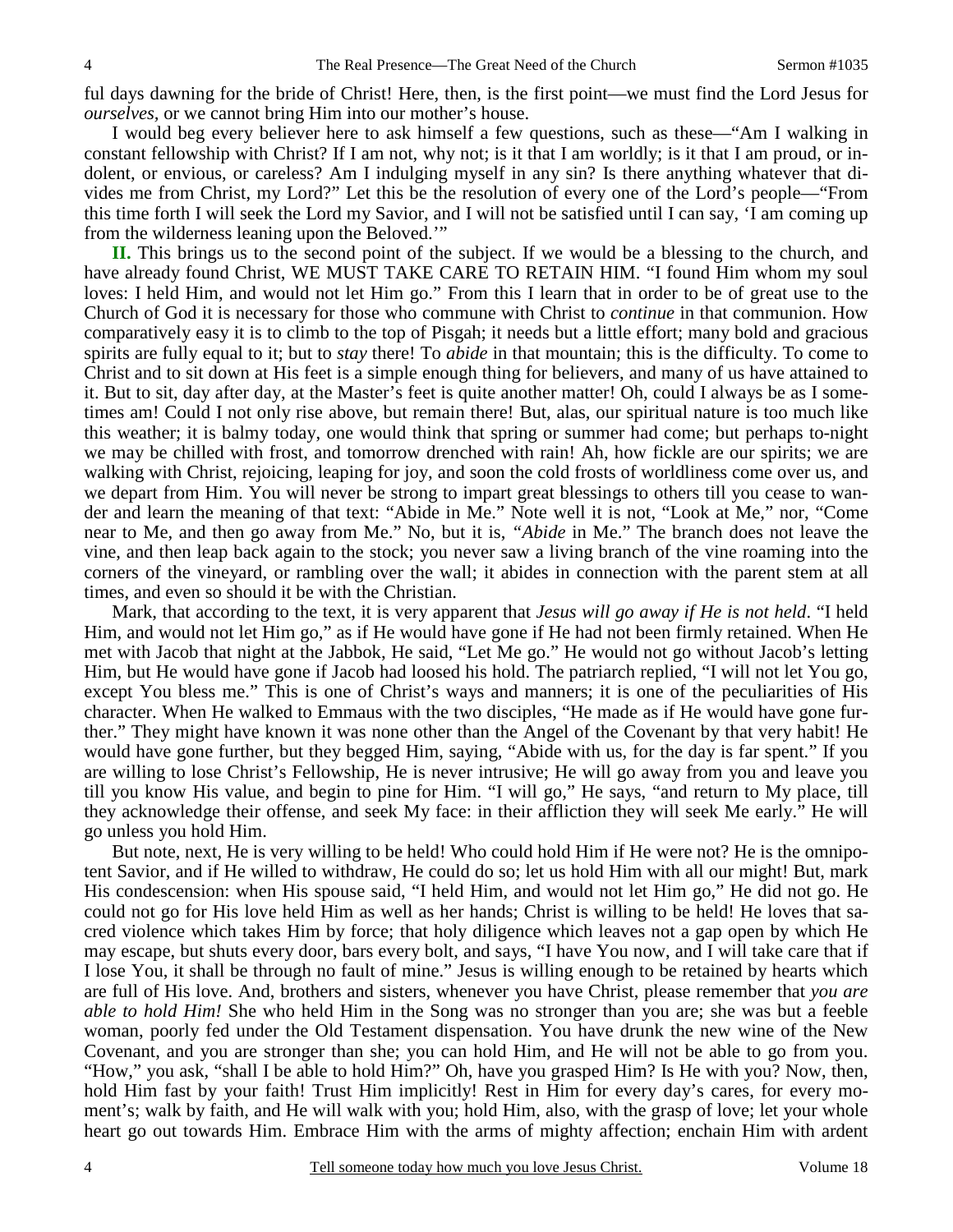admiration; lay hold upon Him by faith, and clasp Him with love. Also be much in prayer; prayer casts a chain about Him; He never leaves the heart that prays; there is a sweet perfume about prayer that always attracts the Lord; wherever He perceives it rising up to heaven, there will He be! Hold Him, too, by your obedience to Him; never quarrel with Him; let Him have His way; He will stop in any house where He can be Master—He will stay nowhere where some other will lords it over His. Watch His Words—be careful to obey them all; be very tender in your conduct so that nothing grieves Him; show Him that you are ready to suffer for His sake. I believe where there is a prayerful, careful, holy, loving, and believing walk towards Jesus, the fellowship of the saint with his Lord will not be broken, but it may continue for months and years. There is no reason, except in ourselves, why fellowship with Jesus should not continue throughout an entire life, and oh, if it did, it would make earth into heaven, and lift us up to the condition of angels, if not beyond them! And we would be the men and women, who would bring Christ into the church, and through the church, into the world; the church would be blessed, and God would be glorified, and souls would be saved if there were some among us who thus held Him, and would not let Him go!

I need to call your attention to one thought before I leave this, and that is, the spouse says, "I held Him." Now, a great many persons in the world are holding their *creed,* and if it is a correct one, I hope they will hold it! But that is the main business of their religious life—they do nothing else but hold this doctrine or that; hold it, brothers and sisters, hold it; it would be a pity if you should let it go if it is the truth of God; but still, it is *more* important to hold your Lord! Certain others are engrossed in holding of Scriptural ordinances and saying, "I hold this, and I hold that." Well, hold them brothers and sisters; if they are God's ordinances do not let them go, but, after all, if there is anything I hold above all else, I hold Him! Is not that the best grip a soul ever gets, when she lays hold of Christ? "I held Him, and would not let Him go." Ah, Lord, I may be mistaken about doctrine, but I am not mistaken about You; I may, perhaps, be staggered in my belief of some dogma which I thought was the truth of God, but I am not staggered about You; you are the Son of God made flesh for me! You are all my salvation and all my desire—I rest on You only, without a shadow of mixture of any other hope, and I love You supremely, desiring to honor You, and to obey You in life and until death! I hold You, You covenant Angel, and I will not let You go!

Dear friends! Make this the mark of your life that you hold Him, and will not let Him go! You will then be the kind of men and women to bless the church by leading the Well-Beloved into her chambers, if you know how to abide in Him yourselves.

**III.** It appears from the text that after the spouse had thus found Christ for herself and held Him, SHE BROUGHT HIM INTO THE CHURCH—"I brought Him to my mother's house." We ought lovingly to remember the Church of God; by the Holy Spirit we were begotten unto newness of life, but it was in the Church, and through the preaching of the Word, there, that we were brought into the light of life. We owe our conversion, the most of us, to some earnest teacher of the truth in the Church of God, or to some of those godly works which were written by Christians. Through the Church's instrumentality the Bible has been preserved to us, and by her the gospel has been preached to every age. She is our mother, and we love her. I know that many of you, dear friends, the members of this church, love the church, and you can say, "If I forget you, let my right hand forget her cunning." When you are away from this place, and cannot mix in our solemn assemblies, your heart mourns like one in banishment. Have not I heard you cry, "Zion, Zion, our holy and beautiful house, where we have worshipped our God, the house which is built of living stones, among whom Christ Himself is the cornerstone, even Your Church, O Jesus! Would God I were in her midst again, and could once more unite my praises with those who dwell within her"? Yes, and because we love our mother's house, and the chamber of her that conceived us, we desire to bring Christ into the church more and more! Did I hear a harsh but honest voice exclaim, "But I find much fault with the church"? Brother, if you love her, you will go backward, and cast a mantle over all. But, suppose your candor is compelled to see faults in her? Then there is so much the more need of her Lord's presence in her to cure those faults! The sicklier she is, the more she needs Him to be her strength and her physician. I say, therefore, to you, dear friend, above all others, seek to bring Christ into an imperfect church, and a weak church, and an erring church that she may become strong in the Lord, and in the power of His might!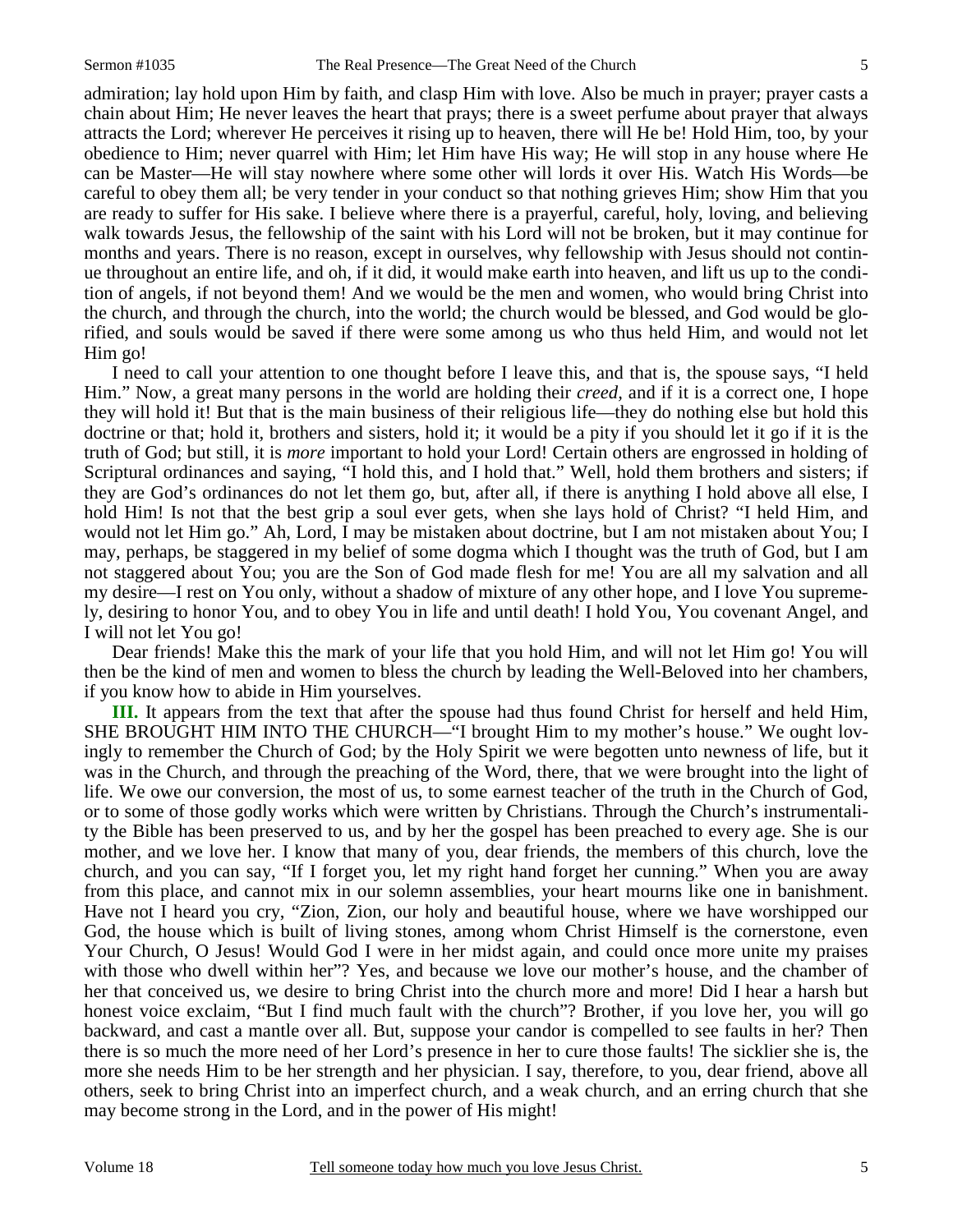I have shown you by whom it must be—by those who have found Him and who hold Him. And now we will mention the *methods* by which our blessed Lord can be brought into His Church. The saints can bring Him in by their *testimony*. I hope that Christ is often here when I have borne testimony to you of His power to save, of His atoning blood; of His exaltation in heaven, of the perfection of His character, and of His willingness to save. Many a Lord's-Day His name has been like ointment poured forth in this place; is there any subject that so delights you as that which touches upon Christ? Is not that the rarest string in all the harp of Scriptural truth? Well, every true minister, by bearing witness for Christ, helps to bring Him into the church. But others can do it by their *prayers*. There is a mysterious efficacy in the prayers of men and women who dwell near to God. Even if they were compelled to their beds, and did nothing but pray, they would pour benedictions upon the church. We need our dear sick friends to get well, and come among us at once in full health, but I do not know, I do not know—they may be of more service to the church where they are! "You who make mention of the Lord keep not silence, and give Him no rest day or night till He establish and make Jerusalem a praise in the earth." Now, if there were not some saints kept awake at night by sickness to pray, we should not so fully realize that Word, "Give Him no rest day nor night." Some of those dear ones, whose faces we miss from among us, keep up the perpetual ministry of intercession; their incense of prayer goes up at all hours; when the most of us are rightly enough at sleep, they are compelled to wake, and therefore are led to pray. How many blessings come down upon the Church of God through the prayers of His feeble saints, it is not possible for us to tell, but I believe if all of us were to set apart a special time for praying and pleading with Christ, that He would come into His Church, and we should not be long before we saw a wonderful effect resulting from those pleadings! Wrestling prayers bring Christ into the innermost chambers of the Church of God! Let us try the power of prayer.

And, there is no doubt, dear brothers and sisters that Christ is often brought into the church by the *example* of those eminent saints who abide in Christ. You know what I mean. There is a very manner and air about some Christian men and women which honors Christ, and benefits His people; they may not be gifted in speech, but their very spirit speaks; they are gentle, loving, tender, earnest, truthful, upright, gracious; their paths, like the paths of God, Himself, drop fatness; they are the anointed of the Lord, and you perceive it. Perhaps you could not say that this virtue or that is very prominent, but it is the altogether; it is their life at home, their life in public, their church life, their private life; their entire conduct makes you see that the Holy Spirit is in them, and when they come into the church, they bring the Spirit of God with them, and are thus a great means of blessing to all with whom they associate. I do pray, brothers and sisters that in some way or other, each one of us may try to bring Jesus Christ into the midst of His people. I am afraid there are some who, on the contrary, are driving Him away—church members who, instead of blessing the church, are a curse to it. I see a great heap before me; a vast heap who God has gathered through my instrumentality; but the winnowing fan is going, and the chaff is flying! Are you, dear friends, among the chaff or the wheat? Are you seed for the sower, or fuel for the unquenchable flames? Oh, live near to Christ! Live *in* Christ! May Christ live in you! Then will you enrich the Church of God; but if you do not, but only make a profession of love with your lips, what shall I say to you? I mourn over you; take heed of living a weak life—a life without God in it; a life without Christ in it; a life which a Pharisee might live. Seek to live the life of a true-born child of God, lest you hinder the church's usefulness, and deprive her of her Lord's presence.

**IV.** This leads me to the last point, which is this, TO CHARGE THE CHURCH THAT SHE BE CAREFUL NOT TO DISTURB THE LORD'S REPOSE. If we have been enabled, by divine grace, to bring the Lord into the chambers of our mother's house—"I charge you, O you daughters of Jerusalem, by the roes, and by the hinds of the field, that you stir not up, nor awake my love, till He pleases." Observe, then, that the Lord Jesus, *in* His Church*, is not indifferent to the conduct of His people.* We are not to suppose that because the sin of all God's elect is pardoned, therefore it is of small consequence how they live. By no means! The Master of this great house is neither blind nor deaf; neither is He a person who is utterly careless as to how the house is managed! On the contrary, as God is a jealous God, so is Christ a jealous Husband to His Church; He will not tolerate in her what He would tolerate in the world. She lies near His heart, and she must be chaste to Him. What a solemn work the Lord did in the early church; that story of Ananias and Sapphira—it is often used most properly to illustrate the danger of lying, but that is *not* the point of the narrative. Ananias and Sapphira were members of the church at Jeru-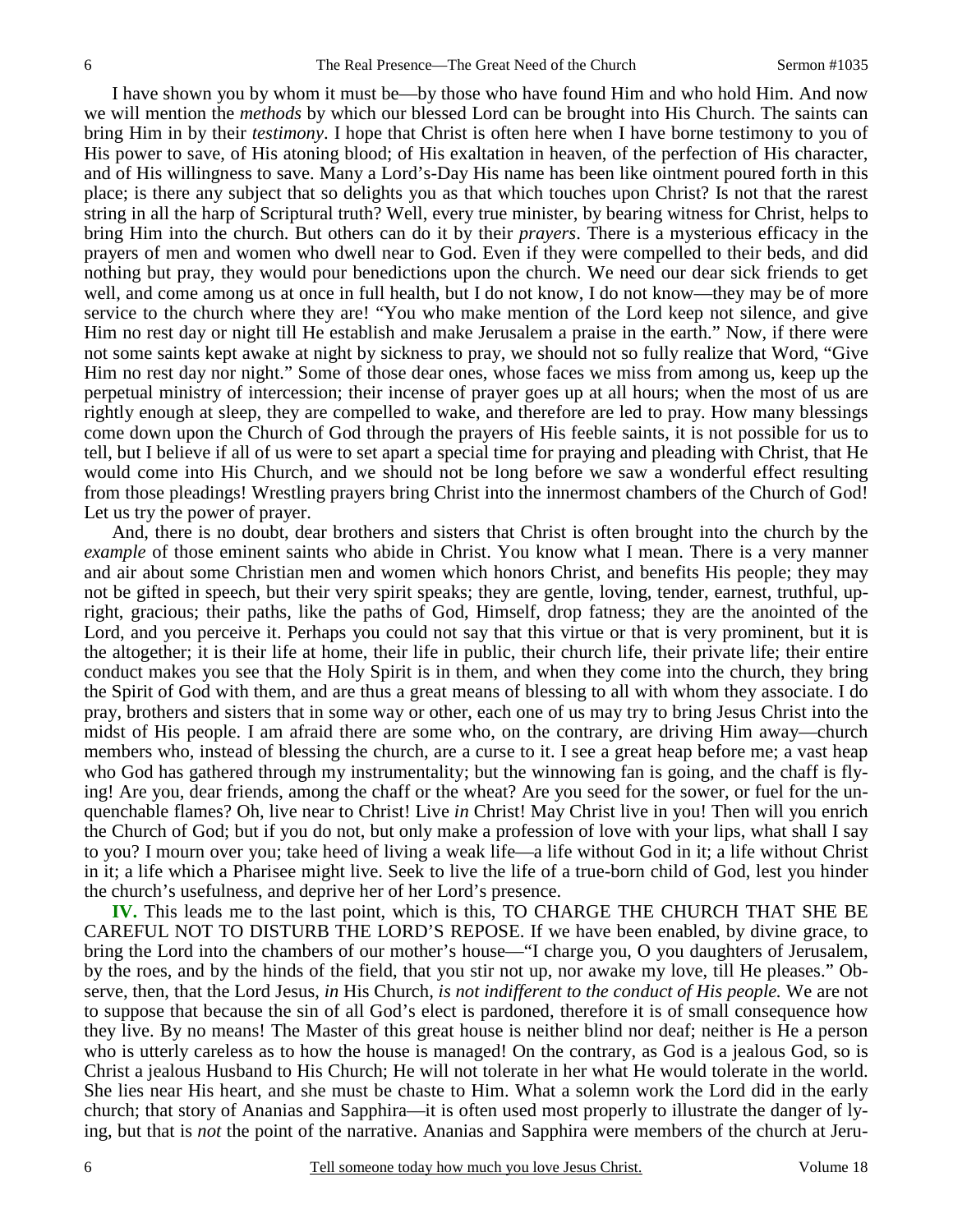7

salem, and they lied not to men, which would have been sin enough, but in lying to the church officers, they lied to God; and the result was their sudden death.

Now, you are not to suppose that this was a solitary case; wherever there is a true Church of God, the judgments of God are always going on in it. I speak now not only what I have read, but what I have known and seen with my eyes; what I am as sure of as I am sure of any fact in history. The apostle Paul, speaking of the same in his day, said that in a certain church there was so much sin that many were weak and sickly among them, and many slept—that is to say there was great sickness in the church, and many died. Judgments are begun in the house of God, and are always going on there; I have seen men in the church who have walked at a distance from God, who have been visited with severe chastisements. I have seen others who have been of hot and proud spirits who have been terribly humbled; and I have seen some arrogantly touch God's ark, and the doom of Uzzah has befallen them! I have seen it and know it, and so it always will be.

The Lord Jesus Christ is looking around His Church; if He sees anything evil in it, He will do one of two things; either He will go right away from His Church because the evil is tolerated there, and He will leave that church to be like Laodicea, to go on from bad to worse till it becomes no church at all—or else He will come and He will trim the lamp, or to use the figure of the  $15<sup>th</sup>$  of John, He will prune the branch, and with His knife will cut off this member, and the other, and cast them into the fire! While, as for the rest, He will cut them till they bleed again, because they are fruit-bearing members, but they have too much wood, and He wants them to bring forth more *fruit*. It is not a trifling matter to be in the Church of God! God's fire is in Zion, and His furnace in Jerusalem. "His fan is in His hand, and He shall thoroughly purge"—what; the world? O no, "His floor," the Church! And then, again, "He shall sit as a refiner and purifier of silver, and He shall purify"—what; the heathen nations? No, "The sons of Levi"—His own people! So you see, Christ is not indifferent to what is going on in the church, and it is necessary that when He comes to the church to take His repose, and solace Himself there, we should not stir Him up nor awake Him till He pleases.

But many things will drive our Lord away, and these shall have our closing words. Dear fellow members of this church, may we each one be more watchful lest the Bridegroom should withdraw from us; He will go away if we grow proud. If we are boastful and say, "There is a reason why God should bless *us,"* and should begin to speak as a bully towards weaker brethren, the Lord will let us know that, "Not unto us, not unto us, but unto His name shall be all the glory." Again, if there is a lack of love among us, the Lord of love will be offended. The holy Dove loves not scenes of strife; He frequents the calm still waters of brotherly love; there the Lord commanded the blessing, even life forevermore, where brothers and sisters dwelt together in unity. If any of you have half a hard thought towards another, get rid of it; if there is the beginnings of anything like jealousy, quench the sparks! "Leave off strife," says Solomon, "before it is meddled with," as if he said, "End it before you begin it," which, though it seems strangely paradoxical, is most wise advice. "Little children love one another." "Walk in love as Christ also has loved us." May discord be far from us!

Notice the beautiful imagery of the text. "I charge you by the roes and the hinds of the field." In ancient times gazelles were often tamed, and were the favorite companions of Eastern ladies. The gazelle might be standing near its mistress, fixing its loving eyes upon her, but if a stranger clapped his hands, it would hasten away. The roes and hinds, "of the field," are even more jealous things—a sound will startle them; even the breath of the hunter tainting the gale puts them to speedy flight. Even thus is it with Jesus! A little thing, a very little thing, will drive Him from us, and it may be many a day before our repentance shall be able to find Him again. He has suffered so much from sin, that He cannot endure the approach of it! His pure and holy soul abhors the least taint of iniquity.

Let us gather from the text that there are some things in the true church which give our Lord rest. He is represented here as though He slept in the church, "That you stir not up, nor awake my love, till He pleases." Wherever He sees true repentance, real faith, holy consecration, purity of life, chastity of love—there Christ rests. I believe He finds no sweeter happiness, even in heaven, than the happiness of accepting His people's prayers and praises. Our love is very sweet to Him; our deeds of gratitude are very precious; the broken alabaster boxes of self-sacrifices done for Him are very fair in His esteem. He finds no rest in the world, He never did, but He finds sweet rest on the bosoms of His faithful ones. He loves to come into a pure church and there to say, "I am at home; I will declare your name to My breth